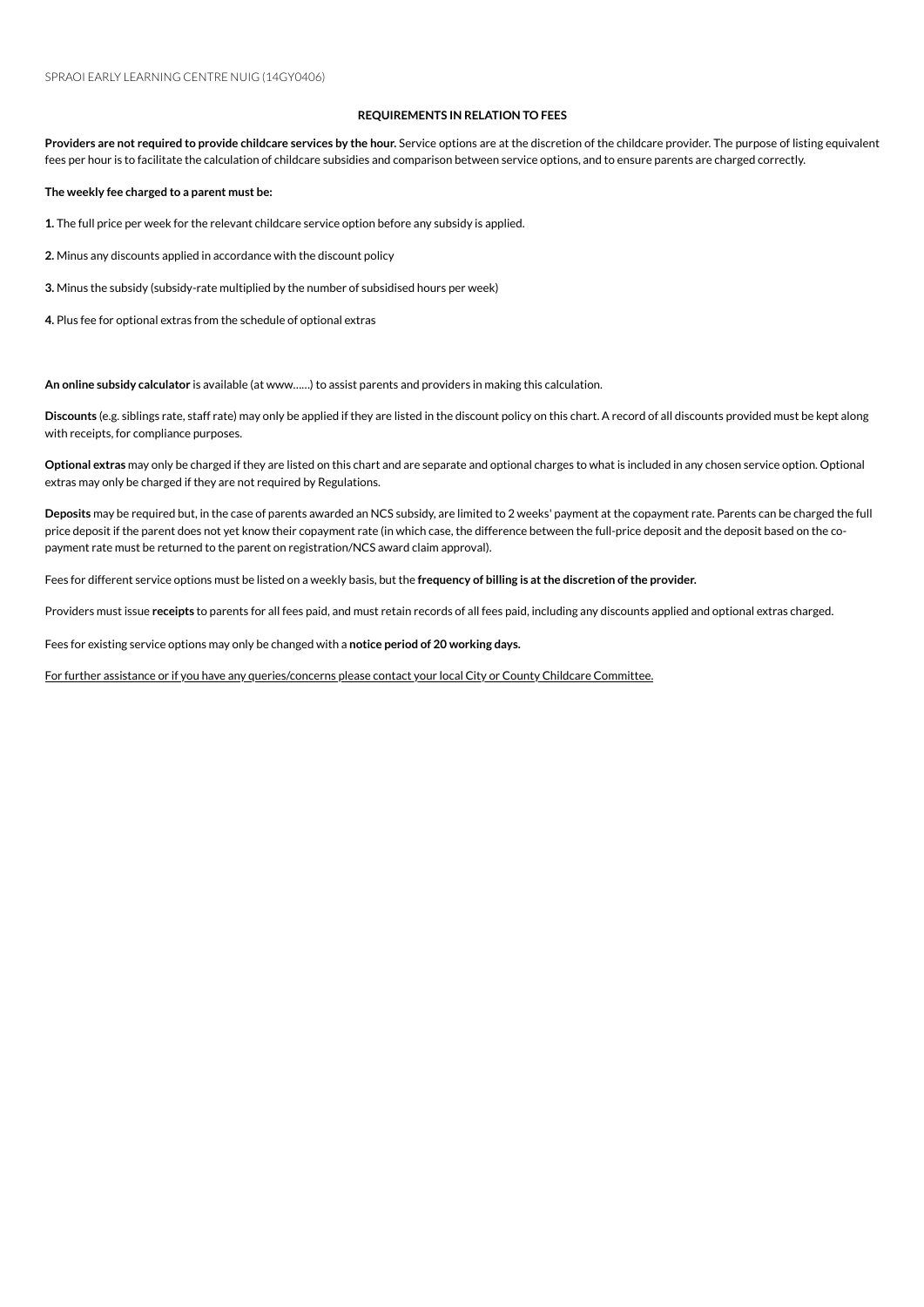| <b>Session Type Name</b> | Age<br>Range        | <b>ECCE</b><br>Available? | Meals Included                                                                    | <b>Additional Info</b>        | Days<br>per<br>week | <b>Hours</b><br>per<br>week | <b>Full</b><br>price<br>per<br>week | <b>Effective</b><br>From $\triangle$ |
|--------------------------|---------------------|---------------------------|-----------------------------------------------------------------------------------|-------------------------------|---------------------|-----------------------------|-------------------------------------|--------------------------------------|
| <b>Full Day Care</b>     | $6 - 24$<br>months  | <b>No</b>                 | Breakfast, dinner &<br>evening tea                                                | Parents provide own<br>snacks | 5                   | 50                          | €225.00                             | 23/08/2021                           |
| <b>Full Day Care</b>     | $25 - 60$<br>months | Yes                       | Breakfast, dinner and<br>evening tea                                              | Parents provide own<br>snacks | 5                   | 50                          | €215.00                             | 23/08/2021                           |
| Part Day Care            | $6 - 60$<br>months  | Yes                       | Breakfast and dinner -<br>morning part time<br>Evening tea - evening<br>part time | Parents provide own<br>snacks | 5                   | 20                          | €160.00                             | 23/08/2021                           |
| Afterschool Club         | $5 - 12$<br>years   | No                        | Dinner and evening tea                                                            |                               | 5                   | 25                          | €115.00                             | 23/08/2021                           |